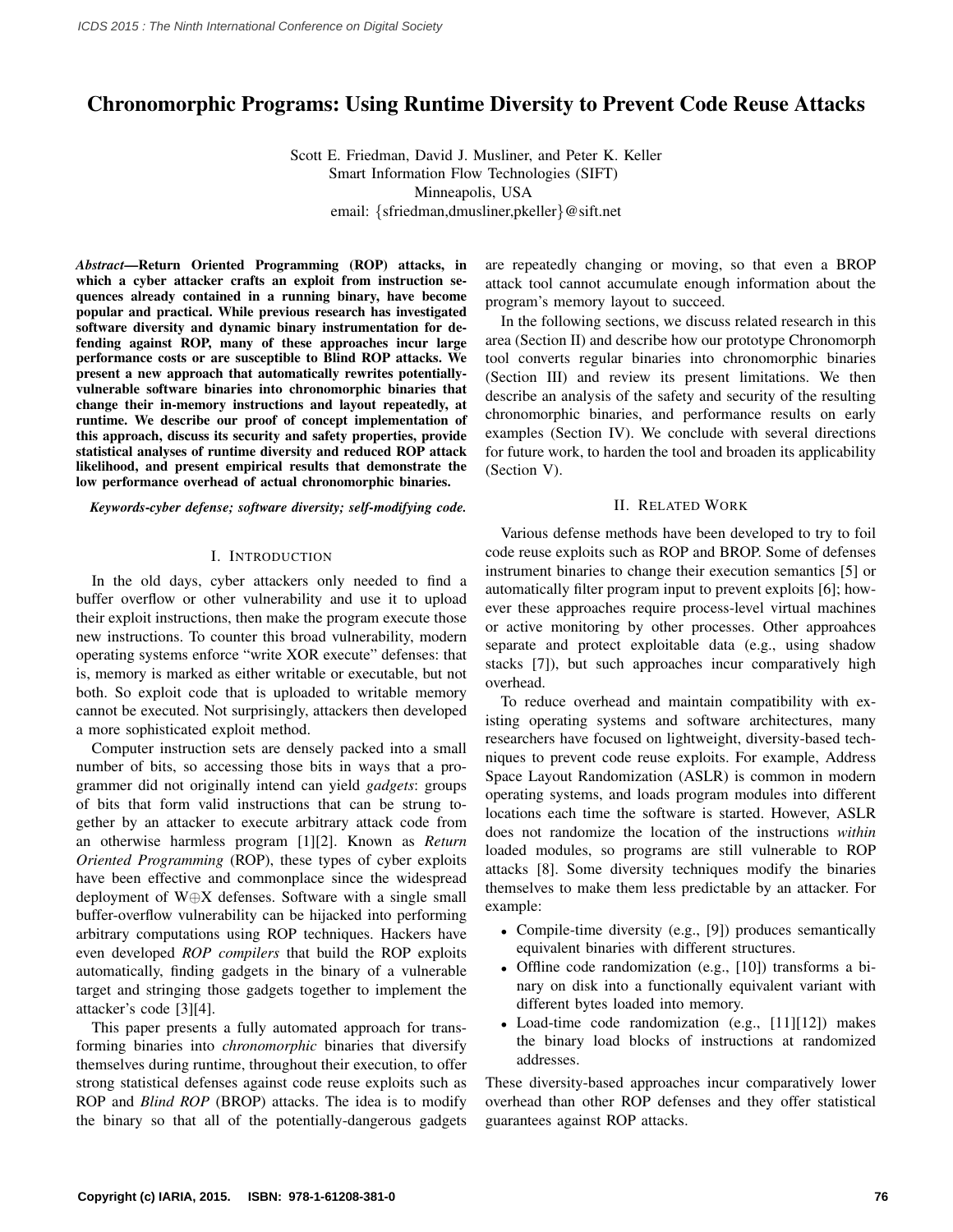Unfortunately, these compile-time, offline, and load-time diversity defenses are still susceptible to *Blind* ROP (BROP) attacks that perform runtime reconnaissance to map the binary and find gadgets [13]. So even with compile-time, offline, or load-time diversity, software that runs for a significant period of time without being reloaded (e.g., all modern server architectures) is vulnerable. Some ROP defenses modify the operating system to augment diversity [14][15] provide promising results, but these approaches do not modify existing third-party programs to work on existing operating systems.

Unlike the above diversity techniques, chronomorphic programs diversify themselves *throughout program execution* to statistically prevent code reuse attacks even if the attacker knows the memory layout.

## III. APPROACH

The Chronomorph approach requires changing machine code at runtime, a technique known as *self-modifying code* (SMC). Using SMC, Chronomorph must preserve the functionality of the underlying program (i.e., maintain semantics), maximize diversity over time, and minimize performance costs.

Any SMC methodology requires a means to change the permissions of the program's memory (i.e., temporarily circumvent W⊕X defense) to modify the code and then resume its execution. Different operating systems utilize different memory protection functions, e.g., mprotect in Linux and VirtualProtect in Windows, but otherwise, the basic instruction set architectures (e.g., x86) are equivalent. In this paper, we describe Chronomorph in a 32-bit Linux x86 setting.

Our approach automatically constructs chronomorphic binaries from normal third-party programs with the following enumerated steps, also illustrated in Figure 1:

# Offline:

- 1) Transform the executable to inject the Chronomorph SMC runtime that invokes mprotect and rewrites portions of the binary during execution. This produces a *SMC binary* with SMC functions that are disconnected from the program's normal control flow.
- 2) Analyze the SMC binary to identify potentiallyexploitable sequences of instructions (i.e., gadgets).
- 3) Identify relocatable gadgets and transform the SMC binary to make those gadgets relocatable.
- 4) Compute instruction-level, semantics-preserving transforms that denature non-relocatable gadgets and surrounding program code.
- 5) Write the relocations and transforms to a *morph table* outside the chronomorphic binary.
- 6) Inject *morph triggers* into the SMC binary so that the program will morph itself periodically. This produces the *chronomorphic binary*.

# Online:

7) During program runtime, diversify the chronomorphic binary's executable memory space by relocating and transforming instructions without hindering performance or functionality.

We have implemented each step in this process and integrated third-party tools including a ROP compiler [4], the Hydan tool for computing instruction-level transforms [16], and the open-source objdump disassembler. We next describe each of these steps in this process, including the research challenges and the strategy we employ in our Chronomorph prototype implementation. We note relevant simplifying assumptions in our prototype, and we address some remaining research challenges in Section V.

# *A. Injecting SMC morphing functionality*

Before the Chronomorph analysis tool can analyze the binary and compute transformations, it must inject the Chronomorph SMC runtime, which contains functions for modifying memory protection (e.g., mprotect), writing byte sequences to specified addresses, and reading the morph table from outside the binary. These Chronomorph functions may *themselves* contain gadgets and have runtime diversification potential, so the SMC-capable binary should be the subject of all further offline analysis.

We identified three ways of automatically injecting the Chronomorph runtime code, based on the format of the target program.

- 1) Link the target program's source code against the compiled Chronomorph runtime. This produces a dynamically- or statically-linked SMC executable. This is the simplest solution, and the one used in our experiments, but source code may not always be available.
- 2) Rewrite a statically-linked binary by extending its binary with a new loadable, executable segment containing the statically-linked Chronomorph runtime. This produces a statically-linked SMC executable.
- 3) Rewrite a dynamically-linked binary by adding Chronomorph procedures and objects to an alternative procedure linkage table (PLT) and global object table (GOT), respectively, and then extend the binary with a new loadable, executable segment containing the dynamically-linked Chronomorph runtime. This produces a dynamically-linked SMC executable.

All three of these approaches inject the self-modifying Chronomorph runtime, producing the *SMC binary* shown in Figure 1. At this point, the self-modification functions are not yet invoked from within the program's normal control flow, so we cannot yet call this a chronomorphic binary.

# *B. Identifying exploitable gadgets*

As shown in Figure 1, the Chronomorph offline analysis tool includes a third-party ROP compiler [4] that automatically identifies available gadgets within a given binary and creates an exploit of the user's choice (e.g., execute an arbitrary shell command) by compiling a sequence of *attack gadgets* from the available gadgets, if possible. The Chronomorph analysis tool runs the ROP compiler against the SMC binary, finding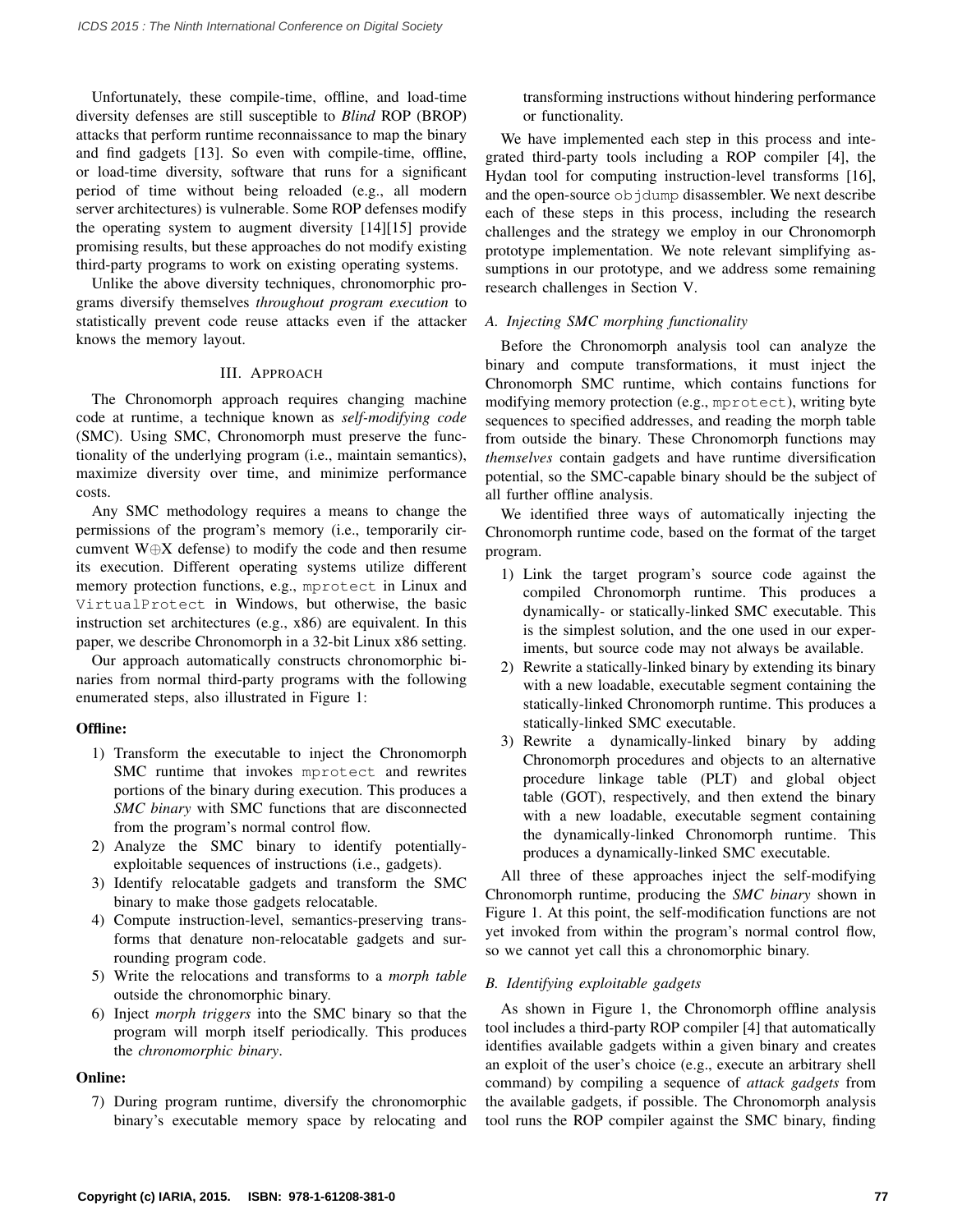

Figure 1. Chronomorph converts a third-party program into a chronomorphic binary.



Figure 2. The resulting chronomorphic binary and its interaction with the morph table.

gadgets that span the entire executable segment, including the Chronomorph SMC runtime.

The ROP compiler prioritizes Chronomorph's diversification efforts as follows, to allocate time and computing resources proportional to the various threat of exploit within the binary:

- Attack gadgets are highest priority. The chronomorphic binary should address these with highest-diversity transforms.
- Available gadgets (i.e., found by the ROP compiler but not present in an attack sequence) are medium priority. These too should be addressed by high-diversity transforms within acceptable performance bounds.
- Instructions that have not been linked to an available gadget are lowest priority, but should still be diversified (i.e., substituted or transformed in-place). Since zero-day gadgets and code-reuse attack strategies may arise after transformation time, this diversification offers additional security.

Our approach attempts all transformations possible, saving

more costly transformations, e.g., dynamic block relocations, for the high-risk attack gadgets. The ROPgadget compiler [4] used by Chronomorph may be easily replaced by newer, broader ROP compilers, provided the compiler still compiles attacks and reports all available gadgets. Also, a portfolio approach may be used, running a variety of ROP compilers and merging their lists of dangerous gadgets.

#### *C. Diversity with relocation*

We may not be able to remove a high-risk gadget entirely from the executable, since its instructions may be integral to the program's execution; however, the chronomorphic binary can relocate it with high frequency throughout execution, as long as it preserves the control flow.

Relocation is the highest-diversity strategy that Chronomorph offers. Chronomorph allocates an empty *block relocation space* in the binary, reserved for gadget relocation. Whenever the chronomorphic binary triggers a morph, it shuffles relocated blocks to random locations in the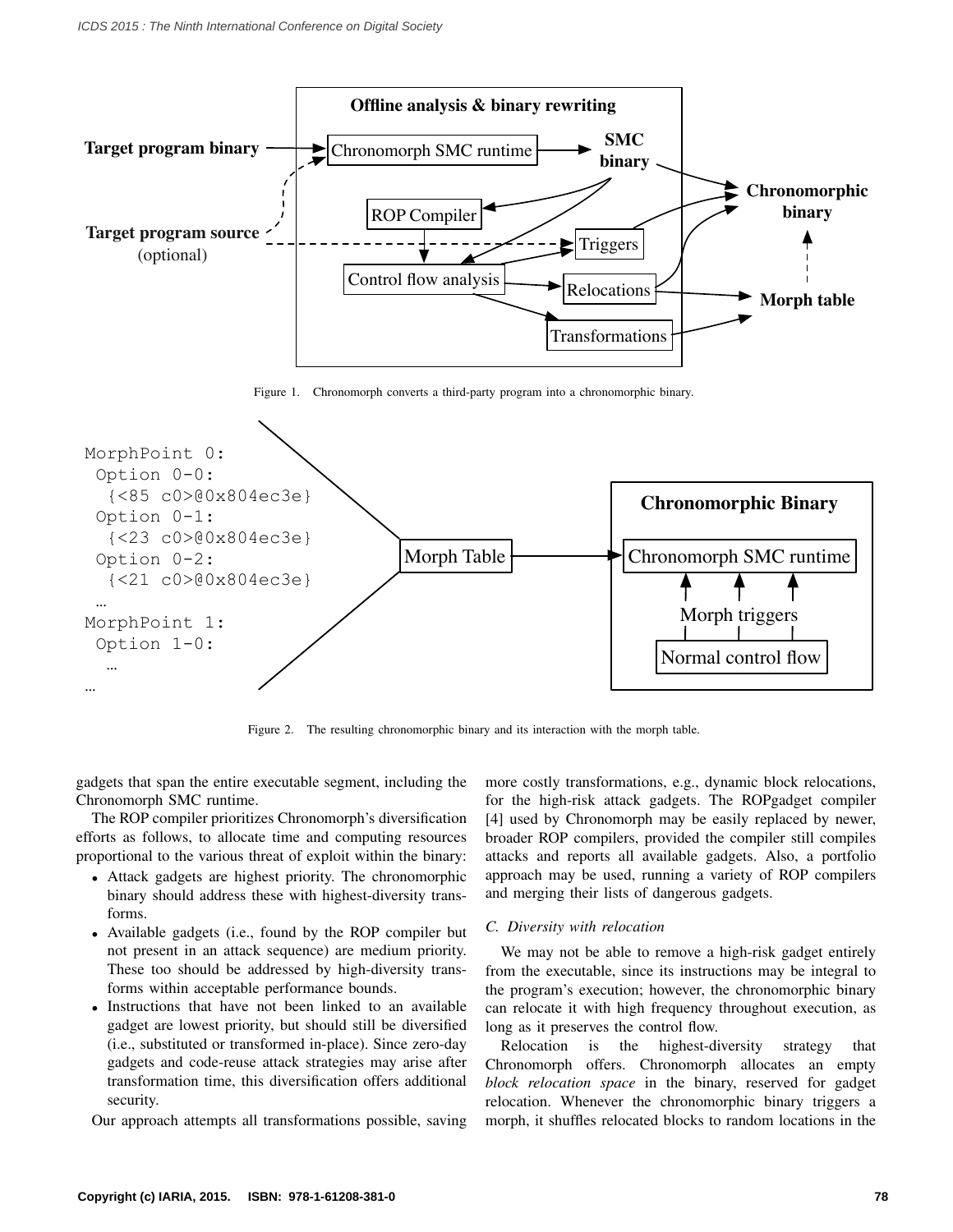block relocation space and repairs previous control flow with recomputed jmp instructions to the corresponding location in the block relocation space.

For each high-risk attack gadget, Chronomorph performs the following steps to make it relocatable during runtime:

- 1) Compute the *basic block* (i.e., sequence of instructions with exactly one entry and exit point) that contains the gadget.
- 2) Relocate the byte sequence of the gadget's basic block to the first empty area in the block relocation space.
- 3) Write a jmp instruction from the head of the basic block to the new address in the block relocation space.
- 4) Write nop instructions over the remainder of the gadget's previous basic block, destroying the gadgets.
- 5) Write the block's byte sequence and the address of the new jmp instruction to the morph table.

The morph table now contains enough information to place the gadget-laden block anywhere in the block relocation space and recompute the corresponding jmp instruction accordingly.

Intuitively, diversity of the binary increases with the size of the block relocation space. For a single gadget block  $g$  of with byte-size  $|g|$ , and block relocation space of size  $|b|$ , relocating g adds  $V(g, b) = |b| - |g|$  additional program variants.

If we relocate multiple gadget blocks  $G = \{g_0, ..., g_{|G|-1}\},\$ the we add the following number of variants:

$$
V(G, |b|) = \prod_{i=0}^{|G|-1} (|b| - \sum_{j=0}^{i} |g_j|).
$$
 (1)

The probability of guessing all of the relocated gadgets' addresses is therefore  $1/V(G, |b|)$ , which diminishes quickly as the block relocation space increases.

Our Chronomorph prototype has the following constraints for choosing gadget blocks for relocation:

- Relocated blocks cannot contain a call instruction. When a call instruction is executed, the subsequent instruction's address is pushed onto the stack, and if the calling block is relocated, execution would return into an arbitrary spot in the block relocation space.
- Relocated blocks must be at least the size of the  $\eta$ mp to the block relocation space, so that Chronomorph has room to write the jmp.
- Relocated blocks must end in an indirect control flow (e.g., ret) instruction; otherwise, we would have to recompute the control flow instruction at the block's tail at every relocation. Empirically, the vast majority of these blocks end in ret.
- Relocated gadgets cannot span two blocks.

We discuss some improvements in the conclusion of this paper for hardening Chronomorph and removing some of these constraints.

## *D. Diversity with in-place code randomizations*

Chronomorph uses *in-place code randomization* (IPCR) strategies to randomize non-relocated instructions [10]. IPCR performs narrow-scope transformations without changing the byte-length of instruction sequences.

At present, Chronomorph use two IPCR strategies to compute transformations. The first, *instruction substitution* (IS), substitutes a single instruction for one or more alternatives. For example, comparisons can be performed in either order, xor'ing a register with itself is equivalent to mov'ing or and'ing zero, etc. These instructions have the same execution semantics, but they change the byte content of the instruction, so unintended control flow instructions (e.g.,  $0 \times C3 = \text{ret}$ ) are potentially transformed or eliminated. A single IS adds as many program variants as there are instruction alternatives.

Another IPCR strategy, *register preservation code reordering* (RPCR) reorders the pop instructions before every ret instruction of a function, and also reorders the corresponding push instructions at the function head to maintain symmetry. A register preservation code reordering for a single function adds as many variants as there are permutations of push or pop instructions.

Importantly, RPCR changes the layout of a function's stack frame, which may render it non-reentrant. For instance, if control flow enters the function and it preserves register values via push'ing, and then the chronomorphic binary runs RPCR on the function, it will likely pop values into unintended registers and adversely affect program functionality.

Any stack-frame diversity method such as RPCR should only be attempted at runtime if execution cannot *reenter* the function, e.g., from an internal call, after a SMC morph operation. We enforce this analytically with control flow graph (CFG) analysis: if execution can reenter a function  $f$  from the morph trigger (i.e., if the morph trigger is *reachable* from f in the CFG), the stack frame of  $f$  should not be diversified. Stack frame diversification is a valuable tool for ROP defense, but it requires these special considerations when invoked during program execution.

#### *E. Writing and reading the morph data*

The morph table is a compact binary file that accompanies the chronomorphic binary, as shown in Figure 2. The morph table binary represents packed structs: MorphPoint structs with internal MorphOption byte sequences. Each MorphPoint represents a decision point (i.e., an IS or RPCR opportunity) where any of the associated MorphOption structs will suffice. Each MorphPoint is stateless (i.e., does not depend on the last choice made for the MorphPoint), and independent of any other MorphPoint, so random choices are safe and ordering of the morph table is not important.

The relocation data is a separate portion of the morph table, containing the content of relocatable blocks alongside their corresponding jmp addresses. Like IPCR operations, relocations are stateless and independent, provided the Chronomorph runtime does not overlay them in the block relocation space.

Intuitively, the morph table cannot reside statically inside the binary as executable code, otherwise all of the gadgets would be accessible.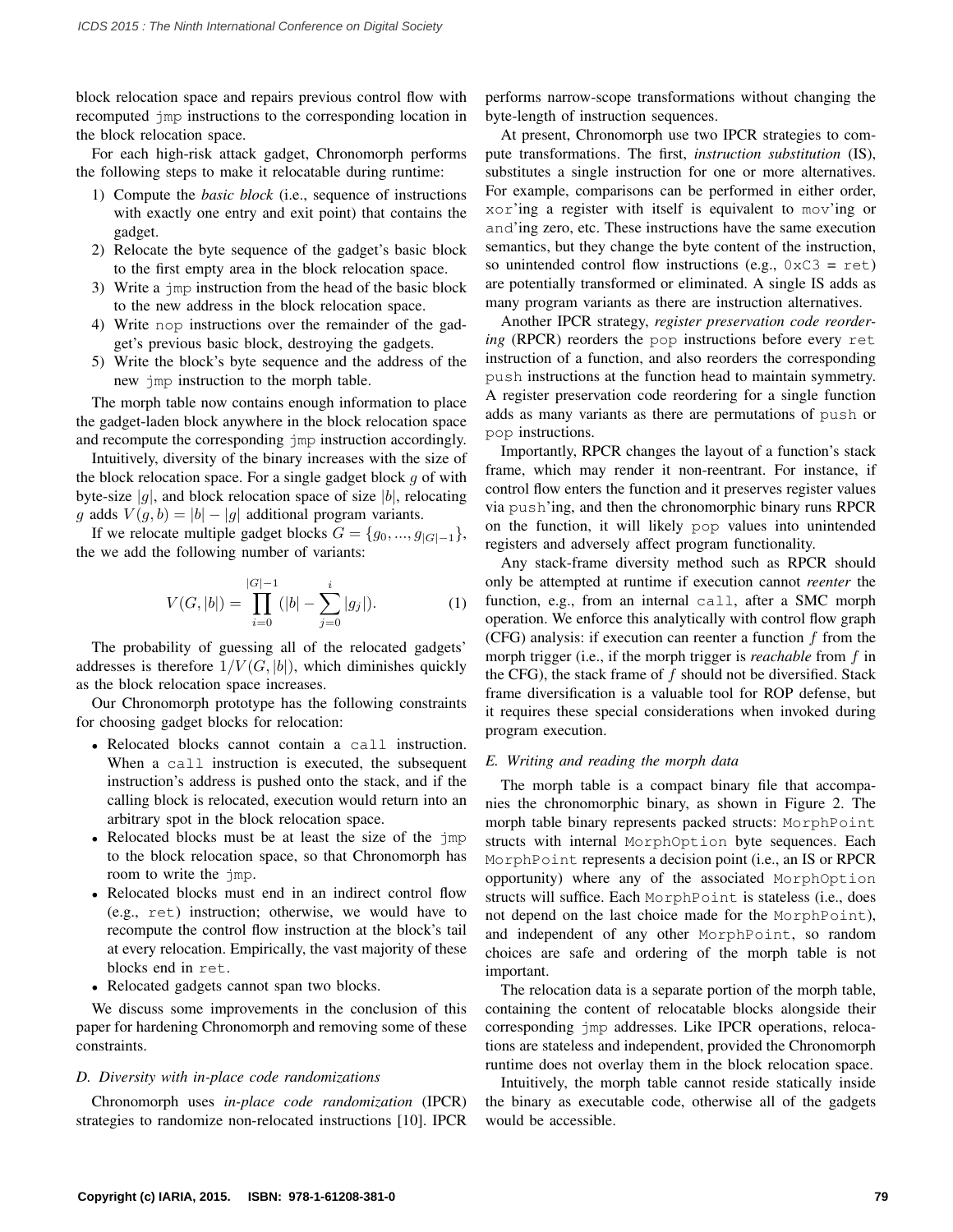

Figure 3. Small portion of a control flow graph (CFG) automatically created during Chronomorph's offline analysis. Shaded regions are functions, instruction listings are basic blocks, and edges are control flow edges.

## *F. Injecting morph triggers*

We have described how Chronomorph injects SMC capabilities into third-party executables and its diversification capabilities, but Chronomorph must also automatically connect the Chronomorph runtime into the program's control flow to induce diversification of executable memory during runtime.

The injection of these *morph triggers* presents a trade-off: morphing too frequently will unnecessarily degrade program performance; morphing too seldom will allow wide windows of attack. Ideally, morphing will happen at the speed of input, e.g., once per server request or transaction or user input (or some modulo thereof). The location of the morph trigger(s) in the program's control flow ultimately determines morph frequency.

Figure 3 shows a portion of the CFG for the program used in our experiment, calling out the getc() input function. Chronomorph can inject calls to the SMC runtime at these points, or at calling functions with stack-based buffers.

Chronomorph also includes an interface for the application developer to add a specialized MORPH comment in the source code, which is replaced by a morph trigger during the rewriting phase.

#### *G. Runtime diversification*

A chronomorphic binary executes in the same manner as its former non-chronomorphic variant, except when the morph triggers are invoked.

When the first morph trigger is invoked, the Chronomorph runtime loads the morph binary and seeds its random number generator. All morph triggers induce a complete SMC diversification of the in-process executable memory according to IPCR and relocation data in the morph table:

- 1) The block relocation space is made writable with mprotect.
- 2) The block relocation space is entirely overwritten with nop instructions.
- 3) Each relocatable block is inserted to a random block relocation space address, and its jmp instruction is rewritten accordingly.
- 4) The block relocation space is made executable.
- MorphOption is chosen at random and written. Each 5) Each MorphPoint is traversed, and a corresponding operation is surrounded by mprotect calls to make the corresponding page writable and then executable. Future work will group MorphPoints by their address to reduce mprotect invocations, but our results demonstrate that the existing performance is acceptable.

We conducted an experiment with our Chronomorph prototype on a third-party Linux binary to characterize the diversity, ROP attack likelihood, and performance overhead of our Chronomorph approach. We discuss this experiment and its results in the next section.

#### IV. EVALUATION

We tested our prototype tool on small target binaries of Linux desktop applications, into which we deliberately injected vulnerabilities and gadgets. Here, we discuss results for the dc (desktop calculator) program.

The original target binary, with injected flaws, is easily compromised by our ROP compiler. After running the prototype Chronomorph system, the new binary operates as described in Figure 2, and cannot be defeated by the ROP compiler. The dynamically-linked version of the target binary is small (47KB), and after our tool has made it chronomorphic (with a block relocation space of 4KB) it is 62KB.

The rewritten binary is currently able to perform approximately 1000 changes to its own code in less than one millisecond. When the chronomorphic binary is not rewriting itself, it incurs no additional performance overhead, so the overhead is strictly the product of the time for a complete morph (e.g., one millisecond) and the frequency of morphs, as determined by the injected morph triggers. For our experiments of dc that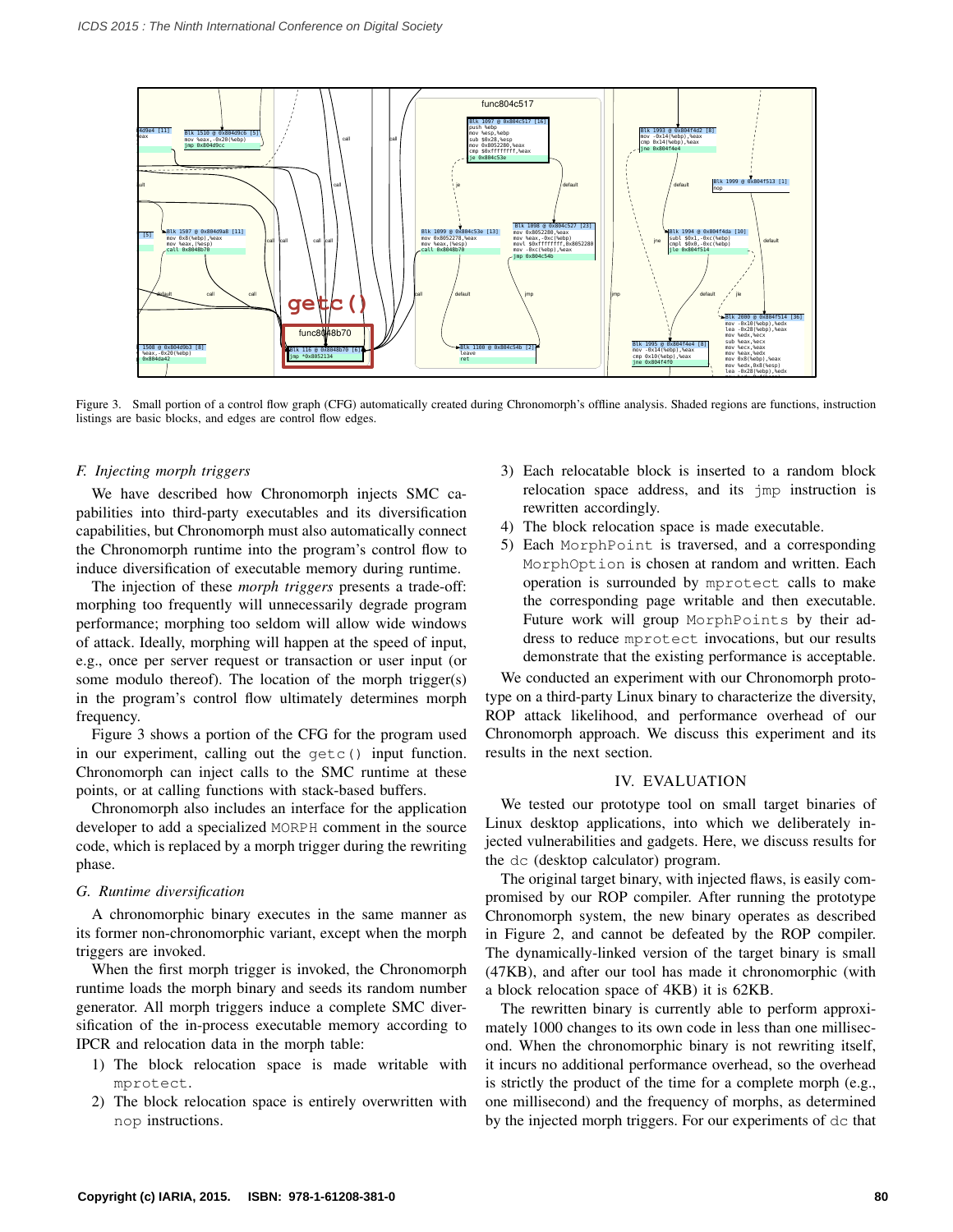

Figure 4. Example memory visualizations illustrating how the executable memory space of the binary changes at runtime.

performed a short regression test, the chronomorphic version of dc incurred an additional 2% overhead, but overhead will depend on morph trigger placement for other binaries. Note, however, that a more compute-intensive application might suffer a mild degradation due to cache-misses and branch prediction failures that might not occur in the non-morphing version.

Figure 4 shows two bitmaps illustrating how the binary instructions change in memory, as the program runs. Each pixel of each image represents a single byte of the program's executable code segment in memory. At the top of both images, the gray area is the nop-filled block relocation space, with colored segments representing the blocks moved there. Note that the colored segments are in different locations in the two images. Below the gray area, the original binary bits that are never changed remain black, while instructions that are rewritten are shown in different colors, where the RGB is computed from the byte values and nop instructions are gray. Again, comparison of the images will show that many of the colored areas are different between the images.

We assessed this example's morph table and estimate that it is capable of randomly assuming any one of approximately  $10^{500}$  variants at any given time during execution. The chronomorphic version of the statically-linked target binary  $($ 500KB) can assume any one of approximately  $10^{8000}$  variants, using about 8ms to perform all of its rewrites. However, those variant counts do not really accurately characterize the probability that a ROP or BROP attack will succeed.

To do that, we must consider how many gadgets the attacker would need to locate, and how they are morphing. The dynamically linked target contains 250 indirect control flow instructions, and two thirds of those potentially risky elements are moved by the block-relocation phase. With the ROPgadget compiler we used for this evaluation, the original application yielded an exploit needing eight gadgets, of which six were subjected to morphing:

- inc eax ; ret relocated.
- int 0x80 relocated.
- pop edx ; ret relocated.
- pop edx ; pop ecx ; pop ebx ; ret reordered (6 permutations).
- pop ebx ; ret relocated.
- xor eax, eax ; ret intact.
- pop eax ; ret relocated.
- move  $[edx]$ , eax ; ret intact.

Five of the gadgets are relocated dynamically within the block relocation space of size  $|b|$ , and a sixth gadget is rewritten to one of six permutations. As a result, to accurately locate all eight of those gadgets in the chronomorphed binary, a potential ROP attacker would have to pick correctly from approximately  $6*|b|^5$  alternatives. For our  $|b| = 4KB$  example, the probability of a correct guess is approximately  $1/10^{18}$ , which is extremely unlikely. Needless to say, the ROPgadget exploit was unable to compromise the chronomorphic binary, in thousands of tests. Furthermore, a BROP attack will have no ability to accumulate information about gadget locations, because they change every time a new input is received.

#### V. CONCLUSION AND FUTURE WORK

We have implemented an initial version of an automatic Chronomorph tool and demonstrated that the resulting chronomorphic binaries are resistant to ROP and BROP attacks and retain their initial functionality. Our automaticallygenerated chronomorphic binary incurred no runtime overhead during normal operation, and only incurred one millisecond overhead to perform over 1000 sequential rewrites to executable memory during a morph operation. However, many research challenges remain for safety and scalability, including:

• Handling threading — The morphing behavior must not affect code blocks that are in the middle of execution. For multi-threaded applications, this will require a mechanism to lock the threads out of morphing sections or, more simply, to synchronize the threads in preparation for a morph. If source code is available, adding these sorts of mechanisms is relatively straightforward. To work on pure binaries, more powerful data flow analysis and code injection methods will be required.